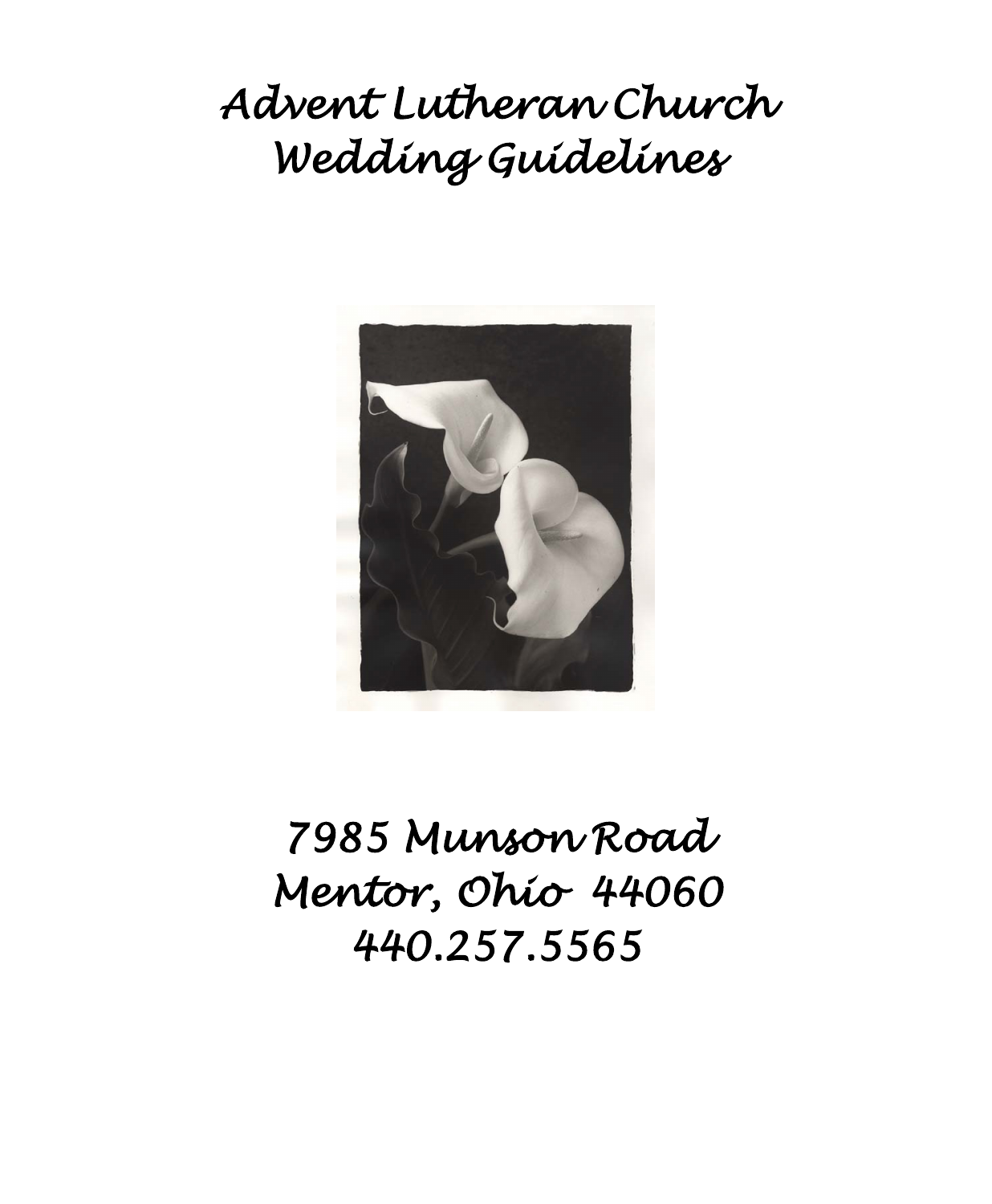# **PLANNING YOUR WEDDING:**

We are delighted you will be married at Advent Lutheran Church. By having your wedding in God's house, you are asking God to be present in your marriage. These people, working with you, will help make your wedding a service of worship, praise, and prayer:

| Pastor:                                  | Rev. Steven Bond<br>257-5565         |
|------------------------------------------|--------------------------------------|
| <b>Office Administrator:</b>             | Mrs. Sue Keeley<br>257-5565          |
| Organist/pianist:                        | Mrs. Elizabeth Sumiejski<br>257-5565 |
| <b>Wedding Director/:</b><br>Coordinator | Mrs. Sue Keeley<br>440-862-2790      |
| Janitor:                                 | Call office                          |
| <b>Office Hours:</b>                     |                                      |

Monday-Friday 9am-4pm

This booklet was prepared to answer questions you may have and as Advent's guidelines. Call the Wedding Director or Pastor if any questions or concerns arise. We are looking forward to helping you to make your wedding day very special. May God Bless you while planning your wedding and your future together.

## **What should we do after notifying the church of our wedding?**

After you have decided on a date to be married, call Advent's Pastor and Office Administrator to check the church's availability. They will fill out the information sheet for the use of the church.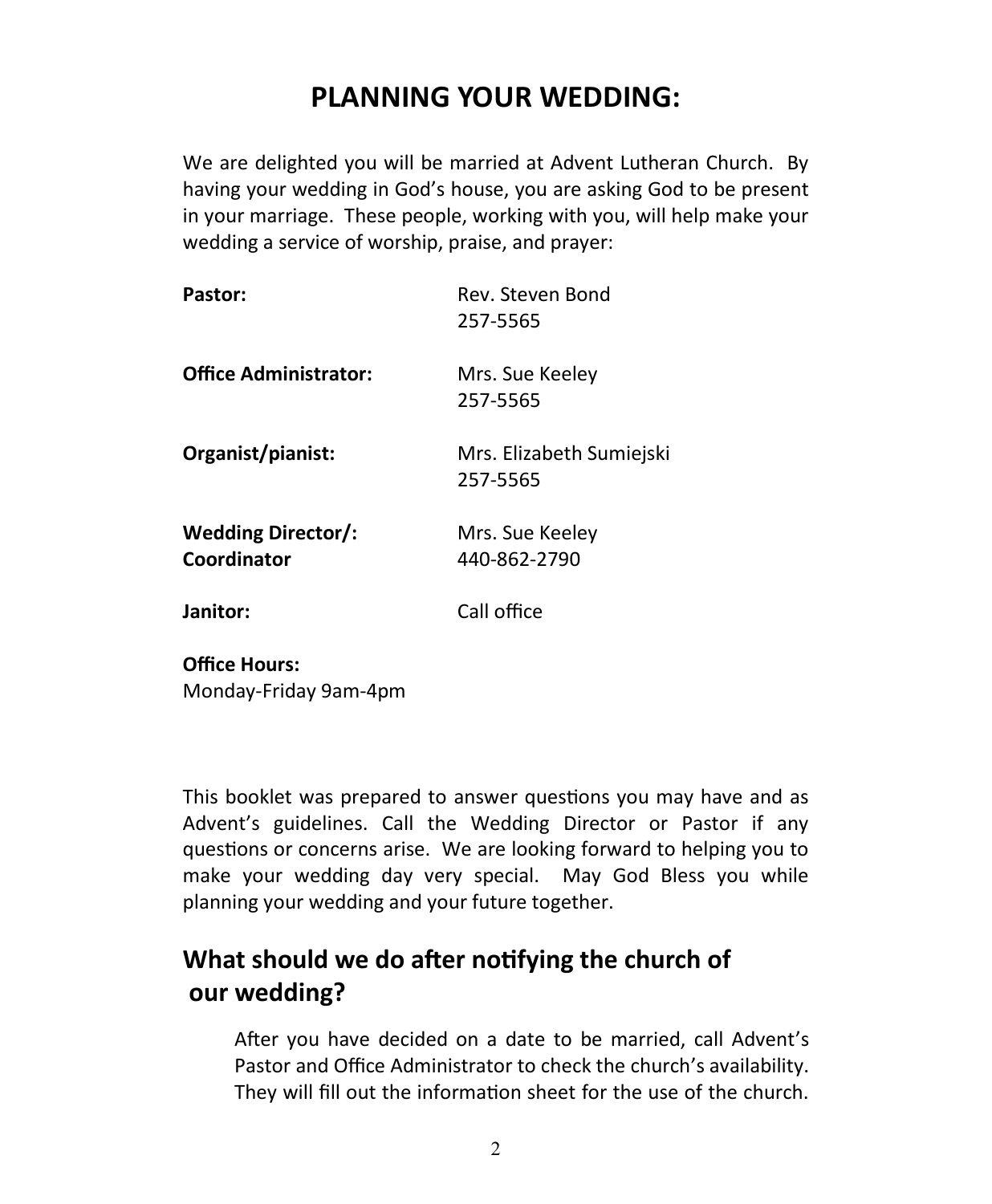Your wedding date will be placed on the calendar once the information sheet is filled out. **Note:** Weddings are not conducted during Holy Week, Easter, Christmas Eve or Day, or when any worship services are scheduled.

#### **Can we have a reception at Advent?**

Advent has a fellowship hall that will accommodate a small reception. The hall accommodates approximately 75 comfortably. Advent has no catering service available.

## **Are there dressing rooms for the bridal party/ groomsmen?**

We will provide a room for the bride and bridesmaids to use for dressing and relaxing, as well as on for the groomsmen to relax in. This is included in the church reservation.

### **Who will officiate at our wedding?**

Pastor Steven Bond can officiate at your wedding as his schedules permit. Call when your date has been set. The officiating pastor will be responsible for premarital counseling, unless other arrangements are made under consultation with the pastor.

## **May I have a guest pastor conduct or participate in our wedding?**

Yes. If you would like a guest pastor to participate in your wedding, please consult with Advent's pastor for further discussion.

## **What is premarital counseling?**

The pastor may require up to a total of four premarital sessions that will include both marriage and wedding sessions. A Life Innovation, Inc. premarital inventory, "Prepare" will be used. Life Innovation requires a \$35 processing fee.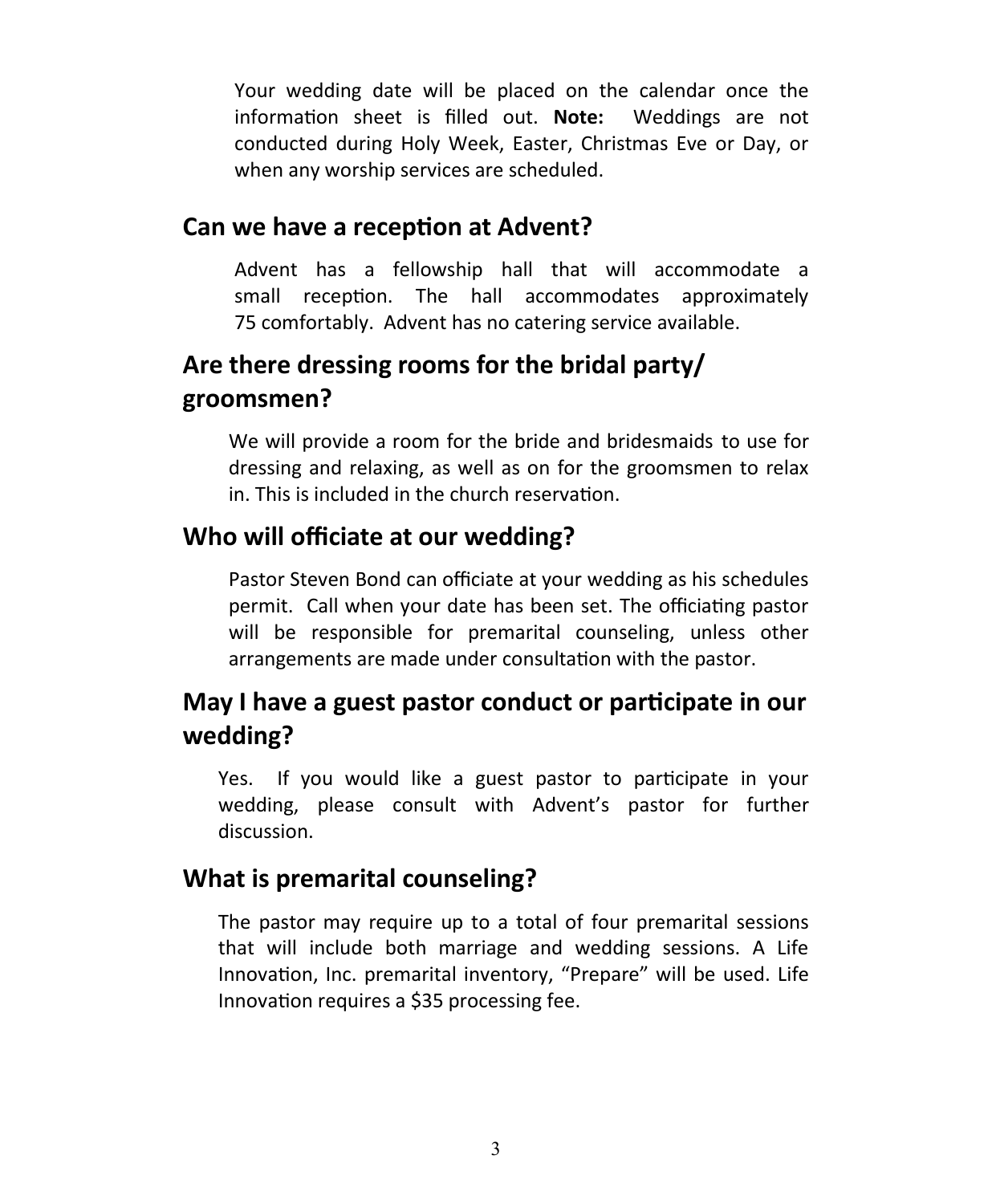## **When do we schedule a wedding rehearsal?**

Schedule your rehearsal at the first session with the Pastor. Your wedding rehearsal is usually scheduled the day before your wedding. It should be scheduled when all the wedding party and Pastor are able to attend. Rehearsals usually take one hour.

## **Can Holy Communion be served at our wedding?**

Yes. Holy Communion is a wonderful way to celebrate your wedding. Invite guests to celebrate the sacrament with you. The option of not having Holy Communion is available as well.

## **Can photographs/videos be taken during the service?**

Photographs and videos are a wonderful way to remember your wedding. A wedding is a worship service, so to keep the worshipful nature, it is requested no photographs are taken during the service. Photographs may be taken during the processional and the recessional. Professional photographers may take pictures without a flash from the back of the church. If you have a photographer video- taping your wedding, please have the tripod stand behind the pulpit. To be as inconspicuous as possible, do not use flood lights.

## **Who will play at our wedding and who selects the music?**

Advent's organist, if available, will be happy to play at your wedding and help you select your music. You are welcome to use a guest organist or other musicians.

Selection of music should be made in consultation with the organist. You may wish to have a hymn or two to include your guests as active participants.

The wedding service is a worship service where people join in praising God and asking for His blessing. The music should reflect the reverence of the service and the joy of the occasion. Sacred music is the recommended focus.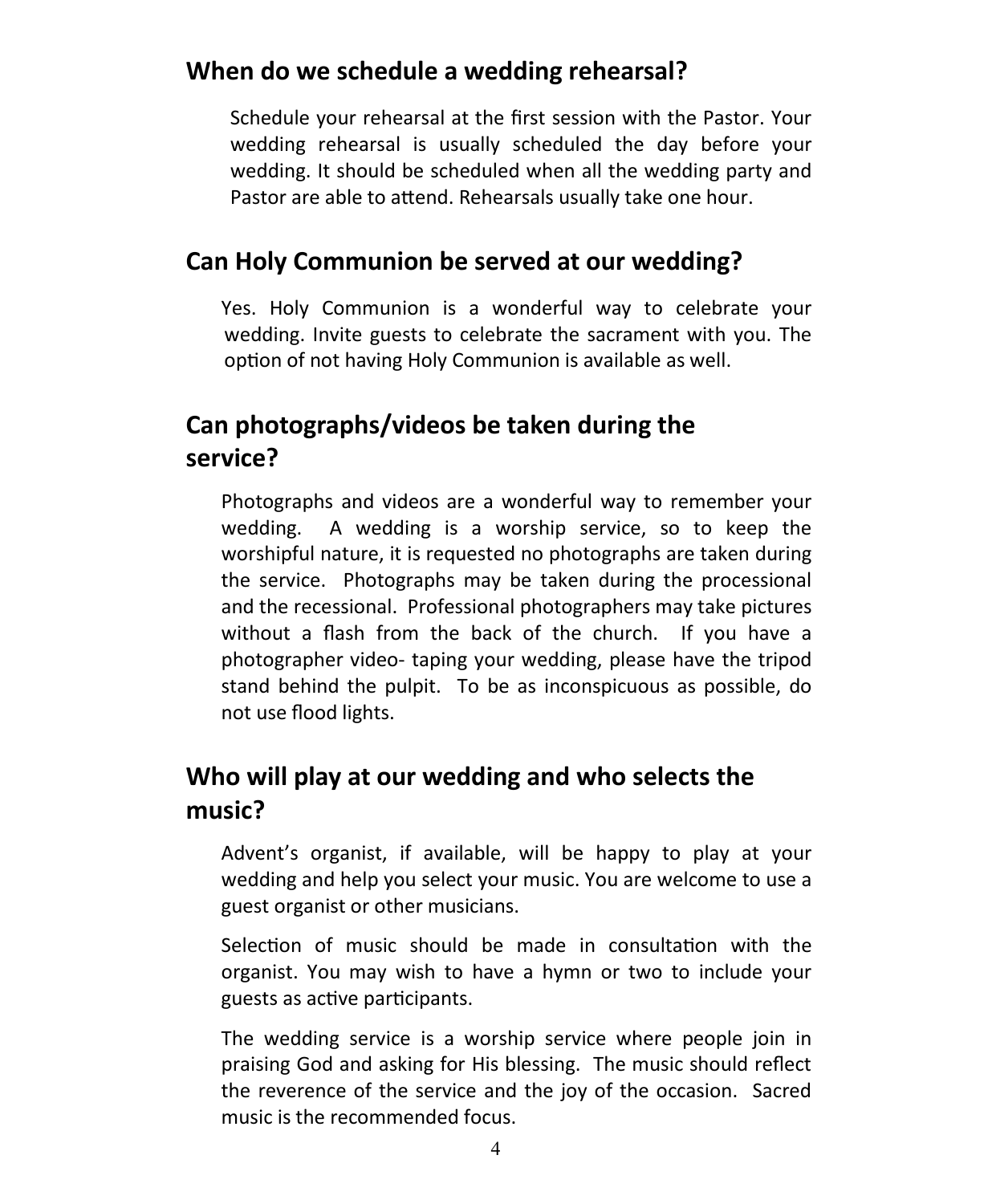### **Who will help us with setting up the church?**

The Wedding Director/Coordinator will be invaluable in making your wedding day less stressful. The Director will assist you at your rehearsal and wedding.

#### **Ways the Director will help:**

- $\star$  Opens/closes the church on your wedding day and rehearsal day.
- $\star$  Turns on the lights.
- $*$  Helps with placement of flowers and bows/decorating ideas.
- $*$  Provides information on use of candelabras.
- $\star$  Aids in coordinating wedding participants.

The Wedding Director is not responsible for clean up or moving furniture.

### **How do we obtain a marriage license?**

A marriage license must be obtained from the clerk of courts of Lake County. The office is located at the Lake County courthouse in Painesville. **Bring the license to the rehearsal for the pastor's signature.**

## **Will the church provide a printed bulletin?**

Couples may choose to purchase and print their own bulletins or choose to have the office administrator print them. If you choose to have the bulletins printed at the church, all of the information needs to be given to the office administrator three weeks before the wedding. You may purchase bulletins through the church or buy them yourself, possibly at The Christian Bookstore.

## **What about rose petals and birdseed?**

Bird seed and rose petals are acceptable as long as thrown outside. It is requested that no rice or confetti be thrown inside or outside of the church.